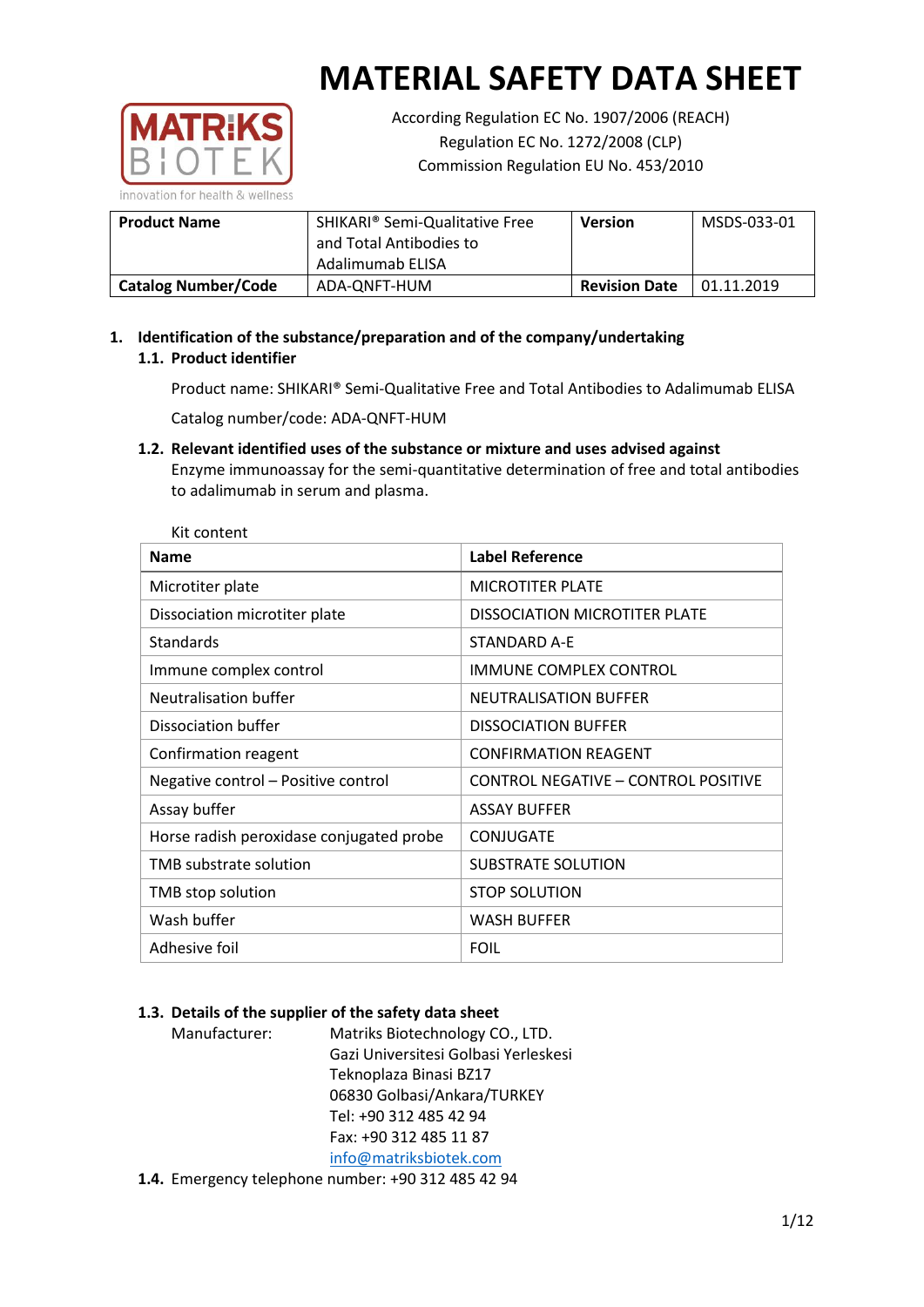

According Regulation EC No. 1907/2006 (REACH) Regulation EC No. 1272/2008 (CLP) Commission Regulation EU No. 453/2010

| <b>Product Name</b>        | SHIKARI <sup>®</sup> Semi-Qualitative Free<br>and Total Antibodies to<br>Adalimumab ELISA | <b>Version</b>       | MSDS-033-01 |
|----------------------------|-------------------------------------------------------------------------------------------|----------------------|-------------|
| <b>Catalog Number/Code</b> | ADA-ONFT-HUM                                                                              | <b>Revision Date</b> | 01.11.2019  |

## **2. Hazards identification**

General classification of the mixture: the mixture is not classified as hazardous in compliance with Directive 67/548IEEC and 1999/45IEC, Regulation (EC) No 1907/2006 and Regulation (EC) No 1272/2008.

## **2.1. Classification of the substance or mixture**

Classification in accordance with 1272/2008IEC (CLP/GHS) not classified as hazardous Classification in accordance with 67/548IEEC and 1999/45IEC (DPD) not classified as hazardous

## **2.2. Label elements**

This product is not under labelling according to Regulation (EC) n. 1272/2008

## **2.3. Other hazards**

Results of PBT and vPvB assessment: The substances in the mixture do not meet the PBT/vPvB criteria according to REACH (content <0,1% w/w), annex XIII; the substances in the mixture are not included in the Candidate List of SVHC.

**Note:** This product is intended for laboratory use by professional uses only. Use appropriate personal protective equipment while working with the reagents provided.

## **3. Composition/information on ingredients**

## **3.1. Substances**

| <b>Stop Solution</b>               |                                                                                                                           |
|------------------------------------|---------------------------------------------------------------------------------------------------------------------------|
| Ingredient                         | Hydrochloric Acid (HCL) Index No. 017-002-01-X                                                                            |
| CAS No (EC No)                     | 7647-01-0(231-595-7)                                                                                                      |
| Containing Conc. (%)               | <5,0* (Dilution is not classified as hazardous<br>according to the European Regulation<br>67/548/EEC and 1272/2008/EC)    |
| form)                              | Classification according to regulation (EC) No 1272/2008 (CLP) (related to the concentrated                               |
| Hazard Class and Category Codes(s) | Skin Corr. 1B STOT SE 3                                                                                                   |
| Hazard Statement Code(s)           | H314, H335                                                                                                                |
| Pictogram, Signal Word Code(s)     | GHS05, GHS07, Dgr                                                                                                         |
| Specific Conc. Limits, M-factors   | Skin Corr. 1B; H314: C≥25%<br>Skin Irrit. 2; H315: 10%≤C<25 %<br>Eye Irrit. 2, H319: 10%≤C<25 %<br>STOT SE 3; H355: C≥10% |
| Directive 67/548/EEC               | C; R34-37: C≥25%<br>Xi; R36/37/38: 10%≤C<25%                                                                              |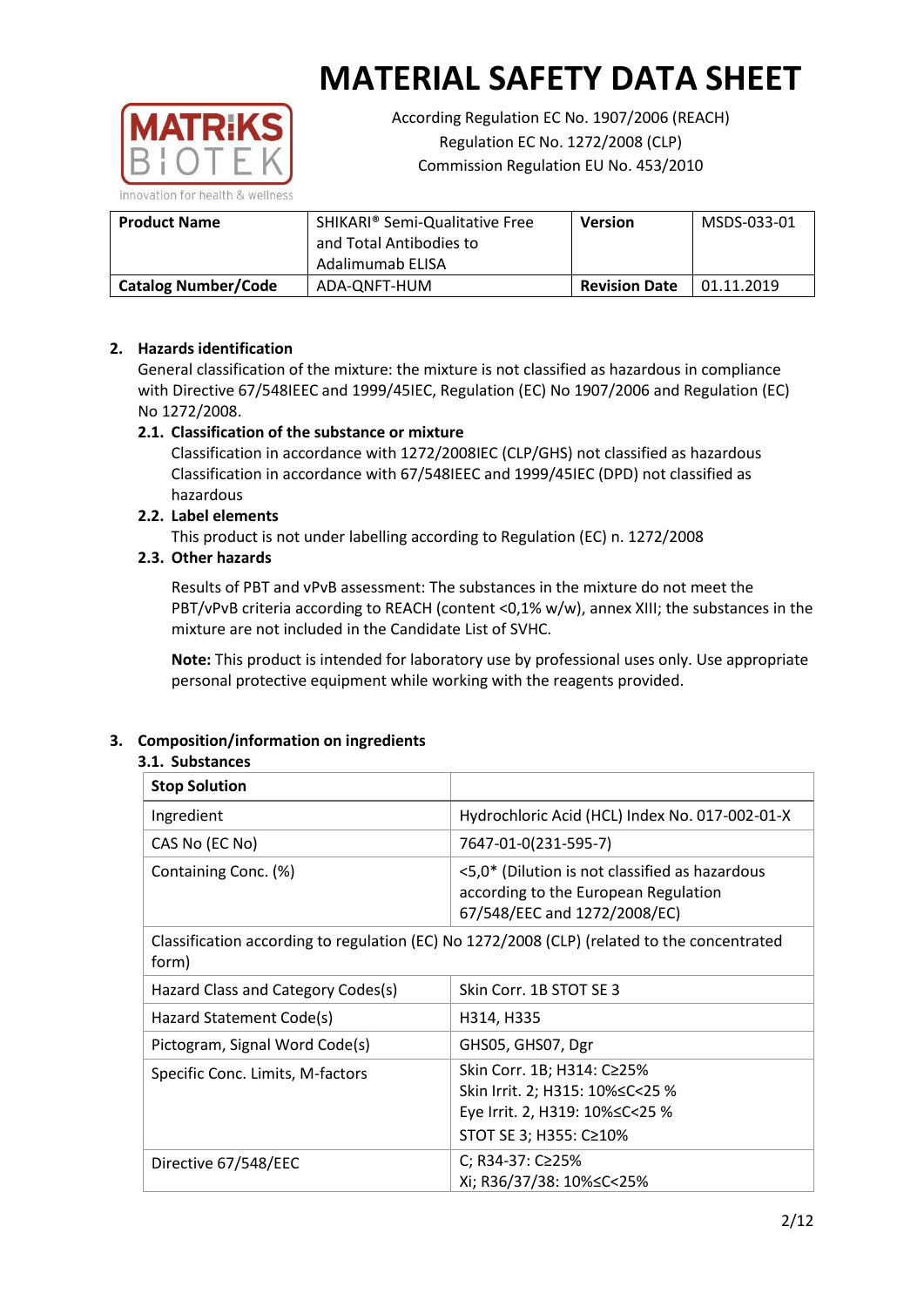

According Regulation EC No. 1907/2006 (REACH) Regulation EC No. 1272/2008 (CLP) Commission Regulation EU No. 453/2010

| <b>Product Name</b>        | SHIKARI <sup>®</sup> Semi-Qualitative Free<br>and Total Antibodies to<br>Adalimumab ELISA | <b>Version</b>       | MSDS-033-01 |
|----------------------------|-------------------------------------------------------------------------------------------|----------------------|-------------|
| <b>Catalog Number/Code</b> | ADA-ONFT-HUM                                                                              | <b>Revision Date</b> | 01.11.2019  |

## **3.2. Mixtures**

| <b>Standards, Controls, Assay Buffer</b> |                                                                                                                           |
|------------------------------------------|---------------------------------------------------------------------------------------------------------------------------|
| Ingredient                               | Sodium Azide Index no. 011-004-00-7                                                                                       |
| CAS No (EC No)                           | 26628-22-8 (247-852-1)                                                                                                    |
| Containing Conc. (%)                     | <0,001 % (Dilution is not classified as hazardous<br>according to the European Regulation<br>67/548/EEC and 1272/2008/EC) |
| form)                                    | Classification according to regulation (EC) No 1272/2008 (CLP) (related to the concentrated                               |
| Hazard Class and Category Codes(s)       | Acute Tox. 2 (oral)                                                                                                       |
|                                          | Acute Tox. 1 (dermal)                                                                                                     |
|                                          | STOT RE 2                                                                                                                 |
|                                          | Acute Aquatic 1                                                                                                           |
|                                          | Aquatic Chronic 1                                                                                                         |
| Hazard Statement Code(s)                 | H300, H310, H373, H400, H410                                                                                              |
| Pictogram, Signal Word Code(s)           | GHS06, GHS08, GHS09                                                                                                       |
| Specific Conc. Limits, M-factors         | M-Factor-Aquatic Acute:1                                                                                                  |
| Directive 67/548/EEC                     | R23/24/25-36/37/38-50/53                                                                                                  |

| Horse Radish Peroxidase - Conjugated<br>Probe |                                                                                                                           |
|-----------------------------------------------|---------------------------------------------------------------------------------------------------------------------------|
| Ingredient                                    | Proclin 150 Index no. 613-167-00-5                                                                                        |
|                                               | Proclin 150 is a mixture of substances of the                                                                             |
|                                               | components, 5-Chloro-2-methyl-4-isothiazolin-3-<br>one and 2-Methyl-2H -isothiazol-3-one (3:1).                           |
| CAS No (EC No)                                | 55965-84-9                                                                                                                |
| Containing Conc. (%)                          | <0,0015% (Dilution is not classified as hazardous<br>according to the European Regulation<br>67/548/EEC and 1272/2008/EC) |
| form)                                         | Classification according to regulation (EC) No 1272/2008 (CLP) (related to the concentrated                               |
| Hazard Class and Category Codes(s)            | Acute Tox. 3                                                                                                              |
|                                               | Skin Corr. 1B                                                                                                             |
|                                               | Skin Sens. 1                                                                                                              |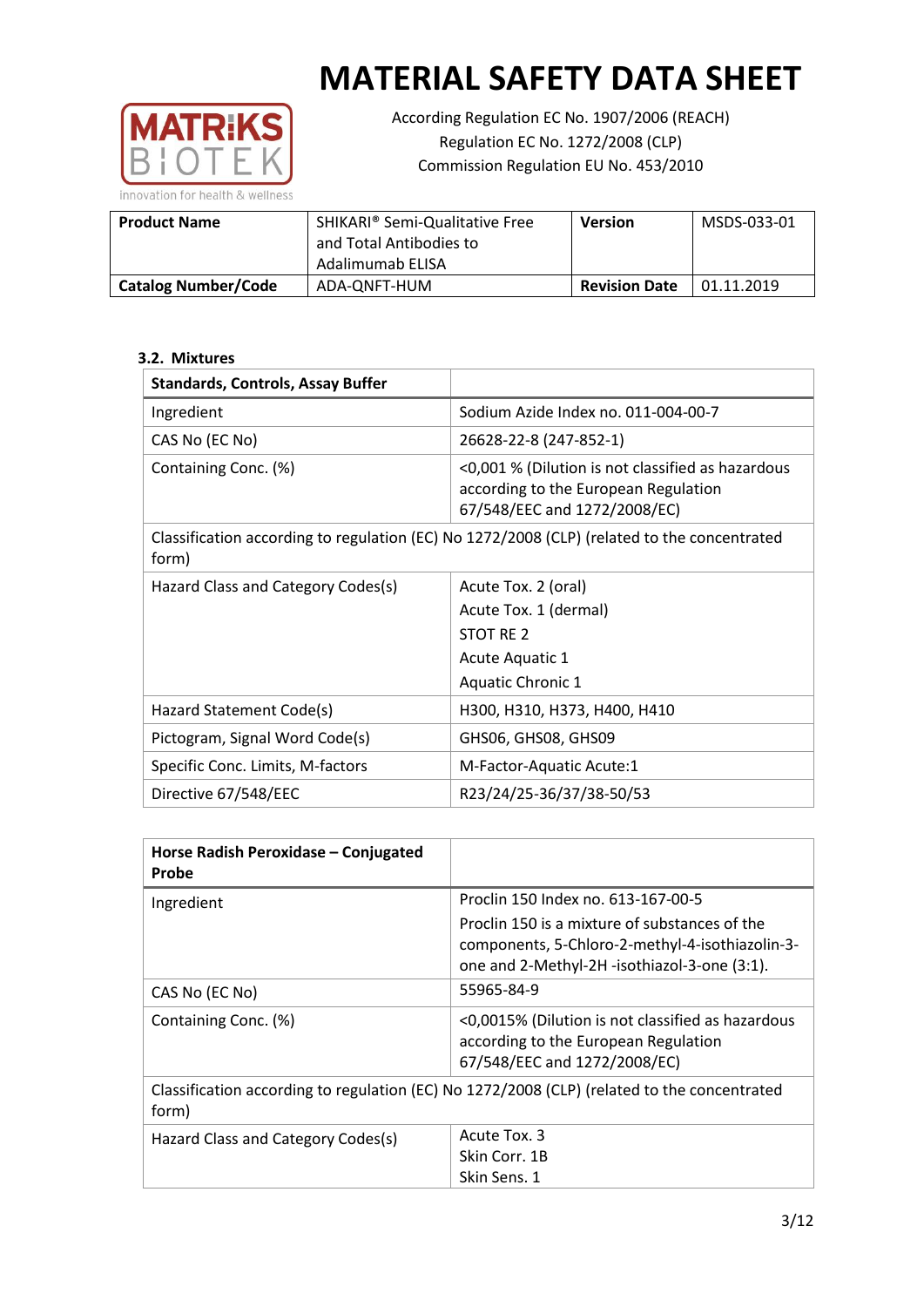

According Regulation EC No. 1907/2006 (REACH) Regulation EC No. 1272/2008 (CLP) Commission Regulation EU No. 453/2010

| <b>Product Name</b>        | SHIKARI <sup>®</sup> Semi-Qualitative Free<br>and Total Antibodies to<br>Adalimumab ELISA | <b>Version</b>       | MSDS-033-01 |
|----------------------------|-------------------------------------------------------------------------------------------|----------------------|-------------|
| <b>Catalog Number/Code</b> | ADA-ONFT-HUM                                                                              | <b>Revision Date</b> | 01.11.2019  |

|                                  | Acute Aquatic 1                          |
|----------------------------------|------------------------------------------|
|                                  | Aquatic Chronic 1                        |
| Hazard Statement Code(s)         | H301, H311, H314, H317, H331, H400, H410 |
| Pictogram, Signal Word Code(s)   | GHS05, GHS07, GHS09                      |
| Specific Conc. Limits, M-factors | ≥0,6%: Skin Corr. 1B, H314               |
|                                  | 0,06 - < 0,6%: Skin Irrit. 2, H315       |
|                                  | 0,06 - < 0,6 %: Eye Irrit. 2, H319       |
|                                  | ≥0,0015 %: Skin Sens. 1, H317            |
|                                  | M-Factor - Aquatic Acute: 10             |
| Directive 67/548/EEC             | T; N R:23/24/25-34-35-50/53              |
|                                  | S: (2-)26-28-36/37/39-45-60-61           |

## **4. First-aid measures**

#### **4.1. Description of first aid measures**

General advice: No special measures required. Consult physician in case of complaints. If inhaled: Supply fresh air.

In case of skin contact: Immediately flush skin with plenty of water. Cold water may be used. Remove contaminated clothing and shoes.

In case of eye contact: Check for and remove any contact lenses. Immediately flush eyes with plenty of water for at least 15 minutes. Cold water may be used. If swallowed: Rinse mouth with plenty of water

## **4.2. Most important symptoms and effects, both accurate and delayed**

There are no hazards under normal use conditions. Direct contact with eyes may cause slight and temporary irritation. Swallowing of larger amounts may lead to stomachache, vomiting or diarrhea.

**4.3. Indication of any immediate medical attention and special treatment needed** No specific therapy known. Use supportive and symptomatic treatment.

## **5. Fire-fighting measures**

**5.1. Extinguishing media**

Suitable extinguishing media: Water spray, alcohol resistant foam, dry-powder, carbon dioxide

Unsuitable extinguishing media: Direct water stream

- **5.2. Special hazards arising from the substance mixture** To the best of our knowledge, no special hazards can be defined
- **5.3. Advice for fire-fighters** No data available.

## **6. Accidental release measures**

**6.1. Personal precautions, protective equipment and emergency procedures**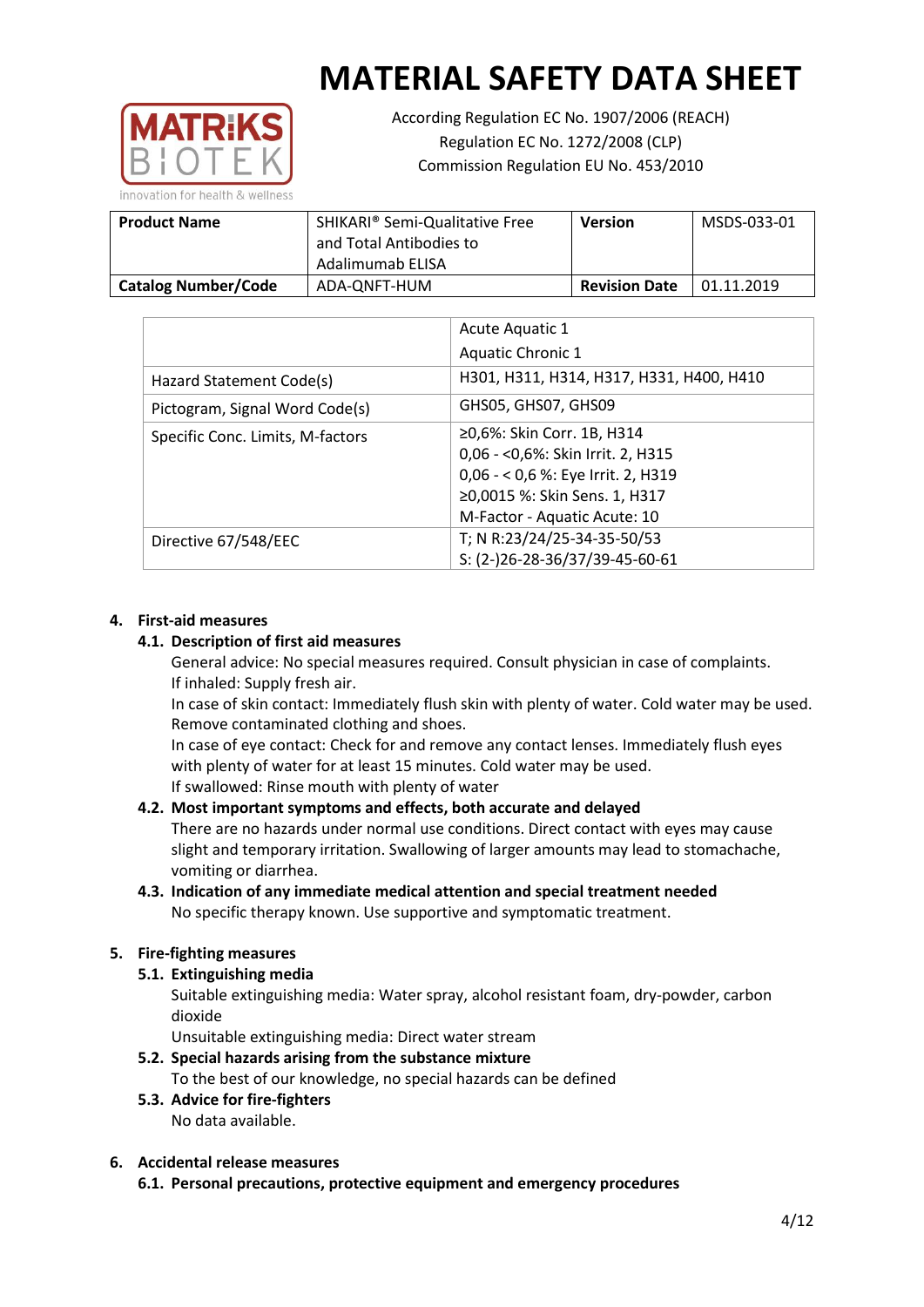

According Regulation EC No. 1907/2006 (REACH) Regulation EC No. 1272/2008 (CLP) Commission Regulation EU No. 453/2010

| <b>Product Name</b>        | SHIKARI <sup>®</sup> Semi-Qualitative Free<br>and Total Antibodies to<br>Adalimumab ELISA | <b>Version</b>       | MSDS-033-01 |
|----------------------------|-------------------------------------------------------------------------------------------|----------------------|-------------|
| <b>Catalog Number/Code</b> | ADA-ONFT-HUM                                                                              | <b>Revision Date</b> | 01.11.2019  |

Wear appropriate protective gloves and clothes.

## **6.2. Environmental precautions**

Dilute with plenty of water. Do not allow to enter sewers/surface or ground water.

## **6.3. Methods and materials for containment and cleaning up**

Absorb with liquid-binding material (sand, diatomite, acid binders, universal binders, sawdust).

## **6.4. Reference to other sections**

For personal protection see section 8. For disposal see section 13.

## **7. Handling and storage**

## **7.1. Precautions for safe handling**

Use all reagents in accordance with the relevant package insert provided with the product. Do not smoke, eat, drink or apply cosmetics in areas where kit reagents are handled. Wear disposable latex gloves when handling reagents.

Never pipet by mouth and avoid contact of reagents and specimens with skin and mucous membranes.

Handling should be done in accordance with the procedures defined by an appropriate national biohazard safety guideline or regulation.

Use all reagents in accordance with the relevant package insert provided with the product.

## **7.2. Conditions for safe storage, including any incompatibilities**

Store in tightly closed original packages or appropriately labeled alternate vessels. Store in dry, bunded areas. Keep away from direct sunlight and heat sources. Recommended storage temperature: 10-30°C (shipment), 2-8°C (long term storage). Protect from freezing. Keep away from food and drinks. Keep away from acids and heavy metals. Keep out of the reach of children.

## **7.3. Specific end uses**

For EU diagnostic product. For the rest of the world "Research use only".

## **8. Exposure controls/personel protection**

## **8.1. Control parameters**

Indicative occupational exposure limit ES (2000/39IEC, Directive 2006/15IEC and Directive 2009/161IEC):

| <b>CAS</b> | Substance    | Indicative occupational exposure limit |                         |
|------------|--------------|----------------------------------------|-------------------------|
|            | name         |                                        |                         |
| 26628-22-8 | Sodium Azide | OEL mean (time-weighted 8 h):          | $0,1 \,\mathrm{mg/m^3}$ |
|            |              | OEL short term (LS min):               | 0,3                     |
|            |              | Notation: Skin                         |                         |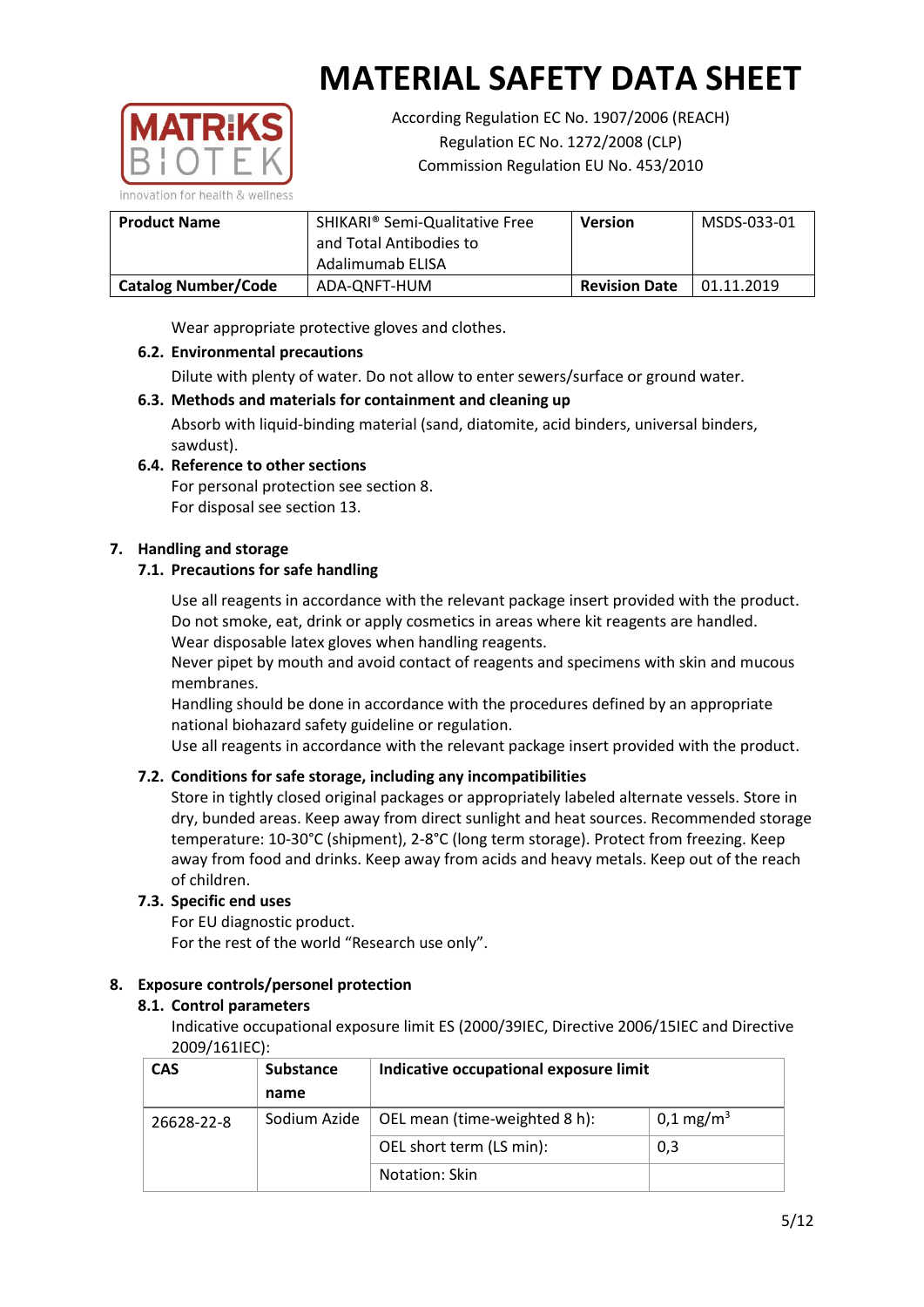

According Regulation EC No. 1907/2006 (REACH) Regulation EC No. 1272/2008 (CLP) Commission Regulation EU No. 453/2010

| <b>Product Name</b>        | <b>SHIKARI<sup>®</sup> Semi-Qualitative Free</b><br>and Total Antibodies to | <b>Version</b>       | MSDS-033-01 |
|----------------------------|-----------------------------------------------------------------------------|----------------------|-------------|
|                            | Adalimumab ELISA                                                            |                      |             |
| <b>Catalog Number/Code</b> | ADA-ONFT-HUM                                                                | <b>Revision Date</b> | 01.11.2019  |

National work-place occupational exposure limits (only selected lands are displayed):

| <b>CAS</b> | <b>Substance</b> | <b>Occupational exposure limits</b>                 |                         |  |
|------------|------------------|-----------------------------------------------------|-------------------------|--|
|            | name             |                                                     |                         |  |
| 26628-22-8 | Sodium Azide     | Turkey                                              |                         |  |
|            |                  | PEL:                                                | $0,1 \,\mathrm{mg/m^3}$ |  |
|            |                  | NPEL-P:                                             | $0,3 \text{ mg/m}^3$    |  |
|            |                  | D - absorb through skin                             |                         |  |
|            |                  | I - irritating to mucosa (eye, airways)<br>and skin |                         |  |
|            |                  | Government Regulation no.                           |                         |  |
|            |                  | 361/2007 Coll.                                      |                         |  |
|            |                  | Slovakia                                            |                         |  |
|            |                  | NPEL mean:                                          | $0,1 \text{ mg/m}^3$    |  |
|            |                  | NPEL short-term:                                    | 0,3 mg/m <sup>3</sup>   |  |
|            |                  | Note K: absorbed through skin                       |                         |  |
|            |                  | Regulation 300/2007 Coll. (SK),                     |                         |  |
|            |                  | Appendix 1                                          |                         |  |
|            |                  | Germany                                             |                         |  |
|            |                  | AGW - time weighted mean:                           | $0,2 \text{ mg/m}^3$    |  |
|            |                  | Short -term factor:                                 | 2(1)                    |  |
|            |                  | 1RGS-900                                            |                         |  |
|            |                  | United Kingdom                                      |                         |  |
|            |                  | TWA:                                                | $0,1 \text{ mg/m}^3$    |  |
|            |                  | STEL:                                               | 0,3 mg/m <sup>3</sup>   |  |
|            |                  | France                                              |                         |  |
|            |                  | TWA:                                                | $0,1 \text{ mg/m}^3$    |  |
|            |                  | STEL:                                               | 0,3 mg/m <sup>3</sup>   |  |

#### Other recommended values: not set

| <b>CAS</b> | Substance name   OEL - equivalents |  |
|------------|------------------------------------|--|
|            | $\overline{\phantom{0}}$           |  |

Indicative biological limits (Turkey, 432/2003 Coll.): not set

| <b>Substance</b> | Evaluated as | Limit values             |
|------------------|--------------|--------------------------|
| -                | -            | $\overline{\phantom{0}}$ |

DNEL: not available for the mixture.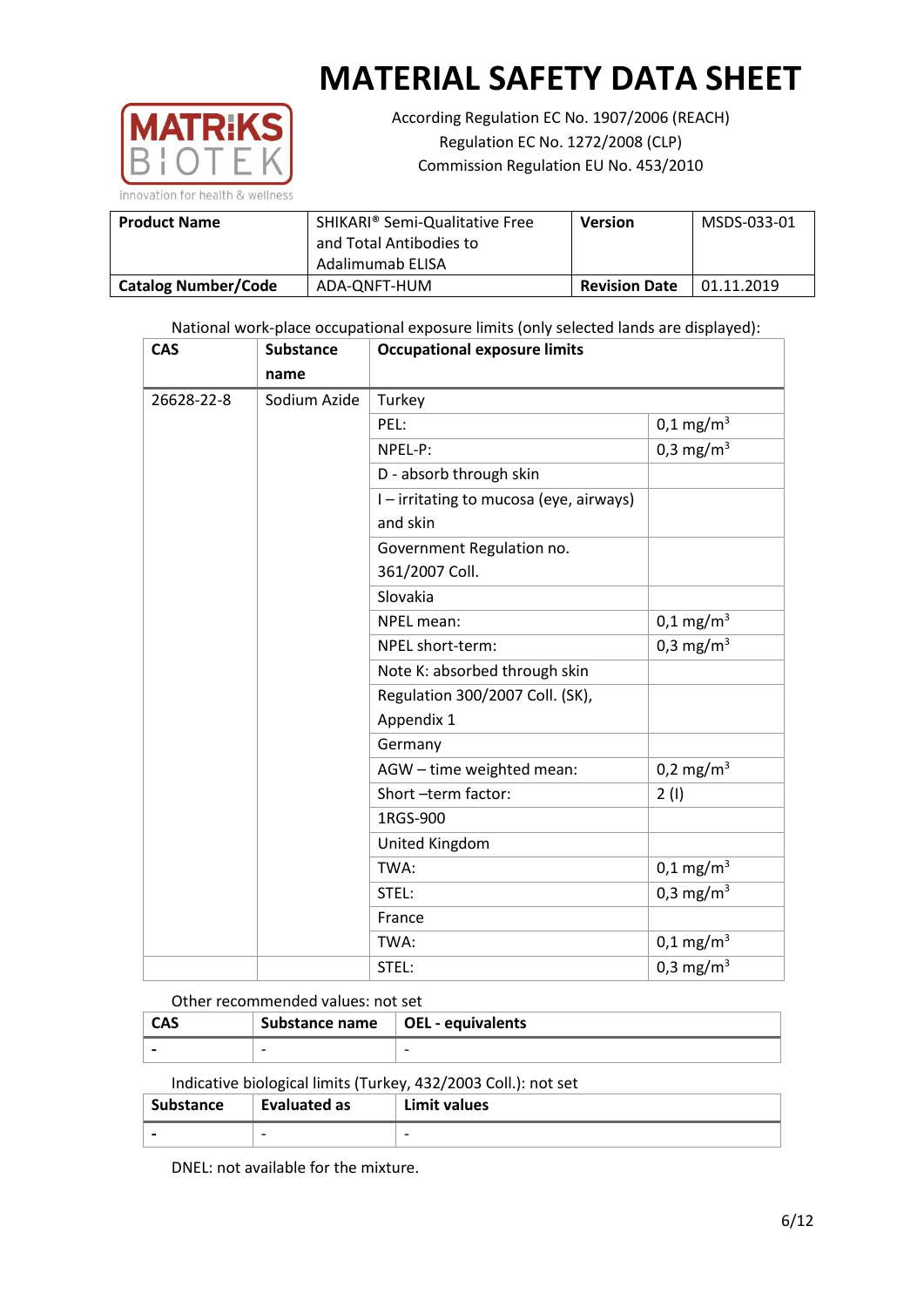

According Regulation EC No. 1907/2006 (REACH) Regulation EC No. 1272/2008 (CLP) Commission Regulation EU No. 453/2010

| <b>Product Name</b>        | SHIKARI <sup>®</sup> Semi-Qualitative Free<br>and Total Antibodies to<br>Adalimumab ELISA | <b>Version</b>       | MSDS-033-01 |
|----------------------------|-------------------------------------------------------------------------------------------|----------------------|-------------|
| <b>Catalog Number/Code</b> | ADA-ONFT-HUM                                                                              | <b>Revision Date</b> | 01.11.2019  |

PNEC: not available for the mixture.

#### **8.2. Exposure controls**

General hygiene directives should be considered.

Keep away from food stuffs and beverages. Wash hands before breaks and at the end of the working day

## **Personal protective equipment:**

| <b>Respiratory protection:</b> | Not required                                                      |
|--------------------------------|-------------------------------------------------------------------|
| Skin protection                | Protective gloves of nitrile or nature latex, satisfying the norm |
|                                | <b>DIN EN 455</b>                                                 |
| Eye/Face protection            | Safety glasses with side shields confirming to EN 166 (EN),       |
|                                | NIOSH (US)                                                        |
| Body protection                | Impenetrable protective clothing                                  |

#### **9. Physical and chemical properties**

#### **9.1. Information on basic physical and chemical properties**

| <b>COMPONENT</b>       | <b>APPEARANCE</b> | <b>ODOR</b> | pH             |
|------------------------|-------------------|-------------|----------------|
| Microtiter plates      | Solid, white      | Odorless    | Not applicable |
| Standards and controls | Liquid, colorless | Odorless    | $7,4 \pm 0,05$ |
| Dissociation buffer    | Liquid, colorless | Odorless    | $7,4 \pm 0,05$ |
| Neutralisation buffer  | Liquid, colorless | Odorless    | $7,4 \pm 0,05$ |
| Immune complex control | Liquid, colorless | Odorless    | $7,4 \pm 0,05$ |
| Confirmation reagent   | Liquid, colorless | Odorless    | $7,4 \pm 0,05$ |
| Conjugate              | Liquid, red       | Odorless    | $7,4 \pm 0,05$ |
| Assay buffer           | Liquid, blue      | Odorless    | $7,4 \pm 0,05$ |
| Substrate solution     | Liquid, colorless | Odorless    | $3,6 - 3,8$    |
| Stop solution          | Liquid, colorless | Odorless    | $\leq 1$       |
| Wash buffer            | Liquid, colorless | Odorless    | $7,4 \pm 0,05$ |

| <b>For All Components</b>       |                   |  |  |
|---------------------------------|-------------------|--|--|
| Odor threshold                  | No data available |  |  |
| Melting point/freezing point    | No data available |  |  |
| Initial boiling point and range | No data available |  |  |
| Flash point                     | No data available |  |  |
| Evaporation rate                | No data available |  |  |
| Flammability (solid, gas)       | No data available |  |  |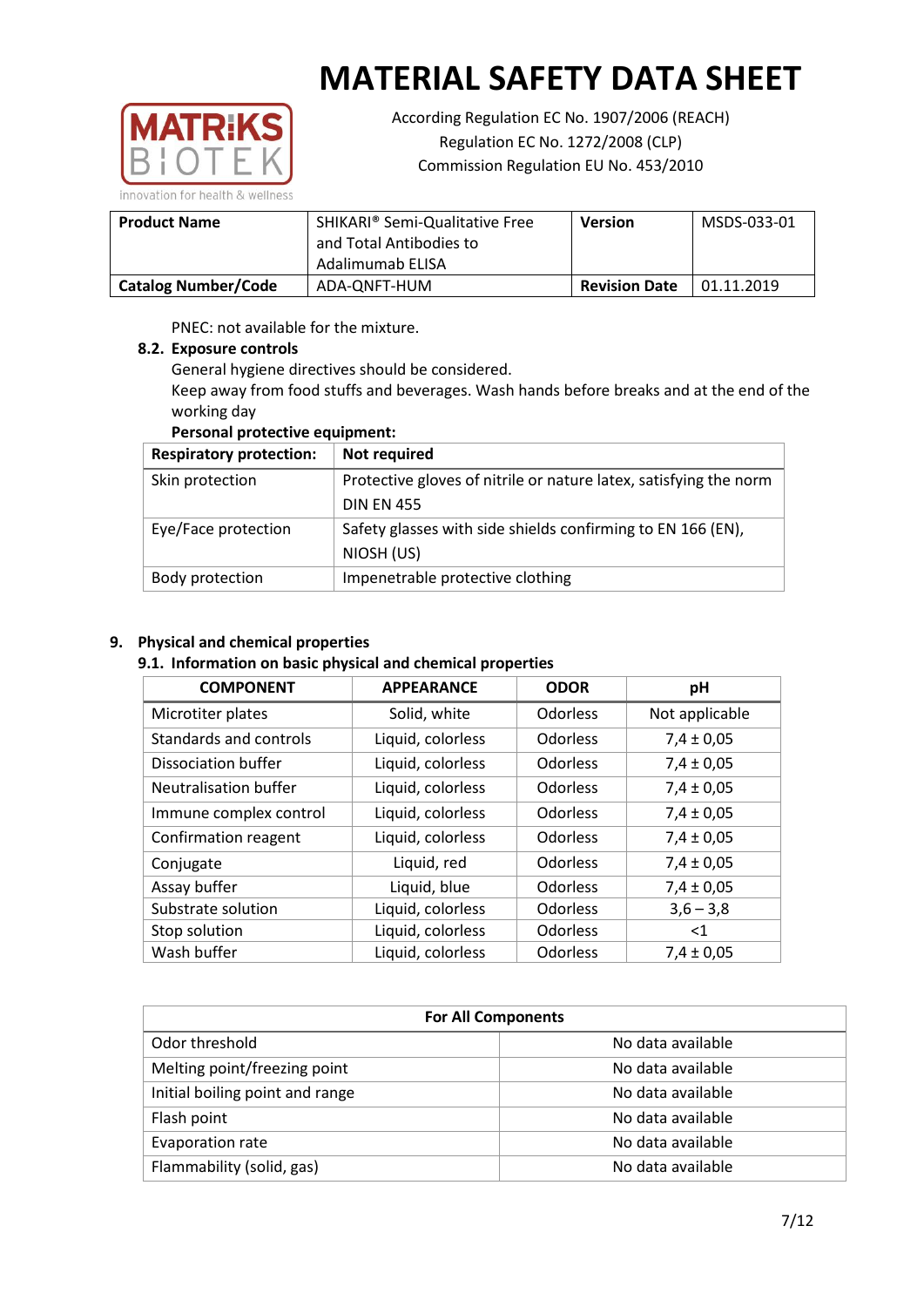

According Regulation EC No. 1907/2006 (REACH) Regulation EC No. 1272/2008 (CLP) Commission Regulation EU No. 453/2010

| <b>Product Name</b>        | SHIKARI® Semi-Qualitative Free<br>and Total Antibodies to<br>Adalimumab ELISA | <b>Version</b>       | MSDS-033-01 |
|----------------------------|-------------------------------------------------------------------------------|----------------------|-------------|
| <b>Catalog Number/Code</b> | ADA-ONFT-HUM                                                                  | <b>Revision Date</b> | 01.11.2019  |

| Upper/lower flammability or explosive limits | No data available                            |
|----------------------------------------------|----------------------------------------------|
| Vapour pressure                              | No data available                            |
| Vapour density                               | No data available                            |
| Relative density                             | No data available                            |
| Solubility(ies)                              | Fully miscible                               |
| Partition coefficient: n-octanol water       | No data available                            |
| Auto-ignition temperature                    | Product is not self-igniting                 |
| Decomposition temperature                    | No data available                            |
| Viscosity                                    | No data available                            |
| <b>Explosive properties</b>                  | Product does not present an explosion hazard |
| Oxidizing properties                         | No data available                            |

#### **9.2. Other information**

No other information available.

#### **10. Stability and reactivity**

#### **10.1. Reactivity**

Not reactive under normal conditions of storage and manipulation. Sodium azide has been reported to form lead or copper azide in laboratory plumbing (heavy metals) which may explode on percussion. Treatment of sodium azide with strong acids gives hydrazoic acid, which is also extremely toxic.

#### **10.2. Chemical stability**

Mixture is chemically stable under normal conditions of storage and manipulation. Overheating may cause thermal decomposition.

#### **10.3. Possibility of hazardous reactions**

Sodium azide has been reported to form lead or copper azide in laboratory plumbing (heavy metals) which may explode on percussion.

#### **10.4. Conditions to avoid**

Stable under normal conditions. Keep away from direct sunlight and heat sources. Do not mix with strong acids and heavy metals.

#### **10.5. Incompatible materials**

Strong acids, heavy metals, halogenated hydrocarbons.

## **10.6. Hazardous decomposition products**

Material does not decompose at ambient temperatures. Incomplete combustion and thermolysis may produce toxic, irritating and flammable decomposition products (such as carbon monoxide, carbon dioxide, sooth, aldehydes and other products of organic compounds decomposition, sulfur / nitrogen oxides).

#### **11. Toxicological information**

**11.1. Information on toxicological effects**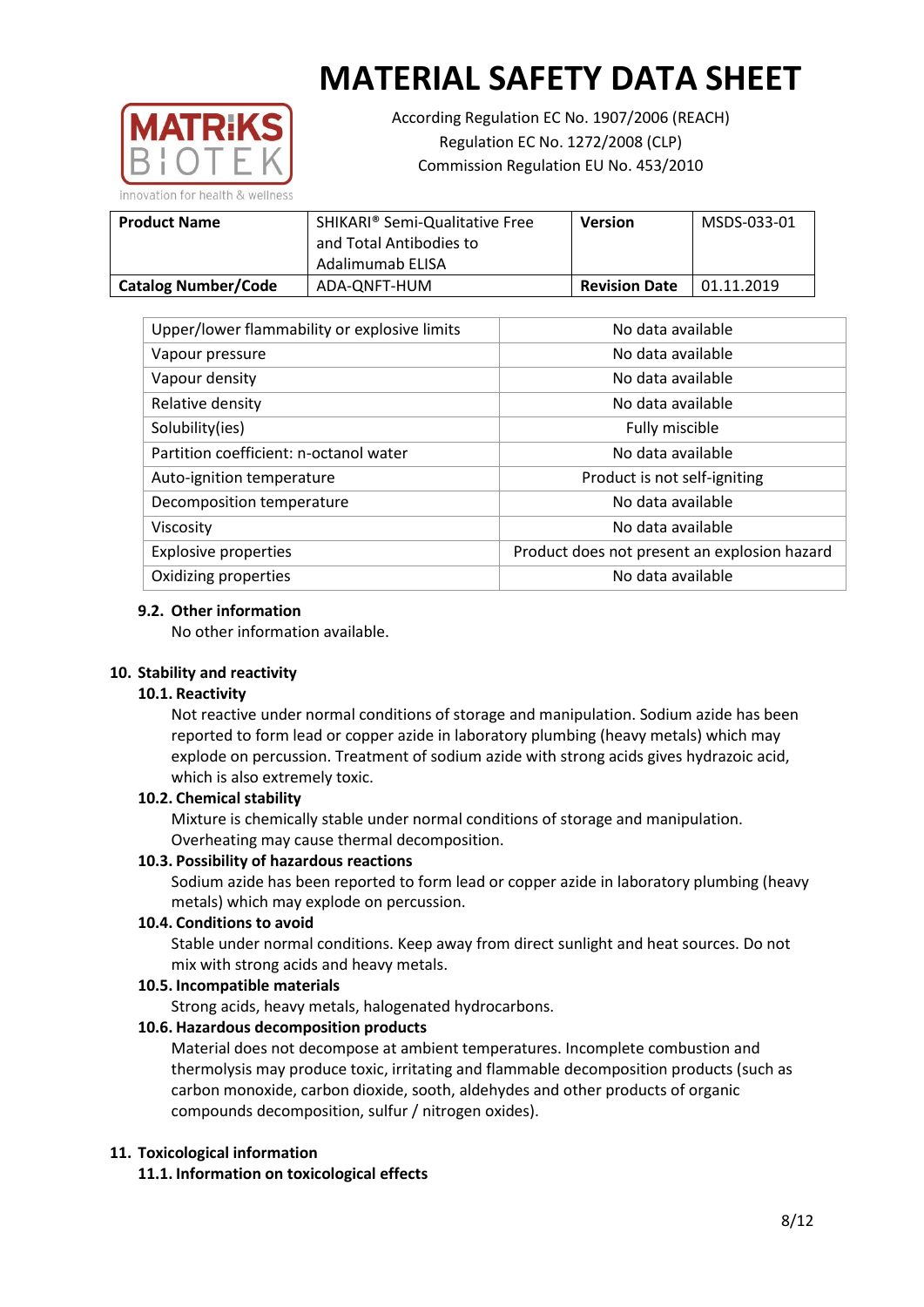

According Regulation EC No. 1907/2006 (REACH) Regulation EC No. 1272/2008 (CLP) Commission Regulation EU No. 453/2010

| <b>Product Name</b>        | SHIKARI® Semi-Qualitative Free<br>and Total Antibodies to<br>Adalimumab ELISA | Version              | MSDS-033-01 |
|----------------------------|-------------------------------------------------------------------------------|----------------------|-------------|
| <b>Catalog Number/Code</b> | ADA-ONFT-HUM                                                                  | <b>Revision Date</b> | 01.11.2019  |

## **11.1.1. Acute toxicity**

Based on available data, the classification criteria are not met. Based on composition, the mixture has low acute toxicity and no adverse effects for human health are expected under applicable conditions of exposure sodium azide.

## **11.1.2. Skin corrosion/irritation**

Based on available data, the classification criteria are not met. Prolonged or repeated skin contact may cause mild irritation and dermatitis (skin inflammation). However, these effects do not required classification

## **11.1.3. Serious eye damage/irritation**

Based on available data, the classification criteria are not met. Direct contact with eyes may cause slight and temporary irritation. However, these effects do not required classification

## **11.1.4. Respiratory or skin sensitization**

Based on available data, the classification criteria are not met. Compounds have no sensitization effects.

## **11.1.5. Germ cell mutagenicity**

Based on available data, the classification criteria are not met. Compounds have no potential for mutagenic activity.

## **11.1.6. Carcinogenicity**

Based on available data, the classification criteria are not met. Compounds have no potential for carcinogenic activity.

## **11.1.7. Reproductive toxicity**

Based on available data, the classification criteria are not met. Compounds have no potential for reproductive toxicity.

## **11.1.8. STOT-single exposure**

Based on available data, the classification criteria are not met

#### **11.1.9. STOT-repeated exposure**

Based on available data, the classification criteria are not met.

## **11.1.10. Aspiration hazard**

Based on available data, the classification criteria are not met.

## **12. Ecological information**

## **12.1. Toxicity**

No data available.

## **12.2. Persistence and degradability**

No data available.

## **12.3. Bio accumulative potential**

No data available.

## **12.4. Mobility in soil**

No data available.

**12.5. Results of PBT and vPvB assessment**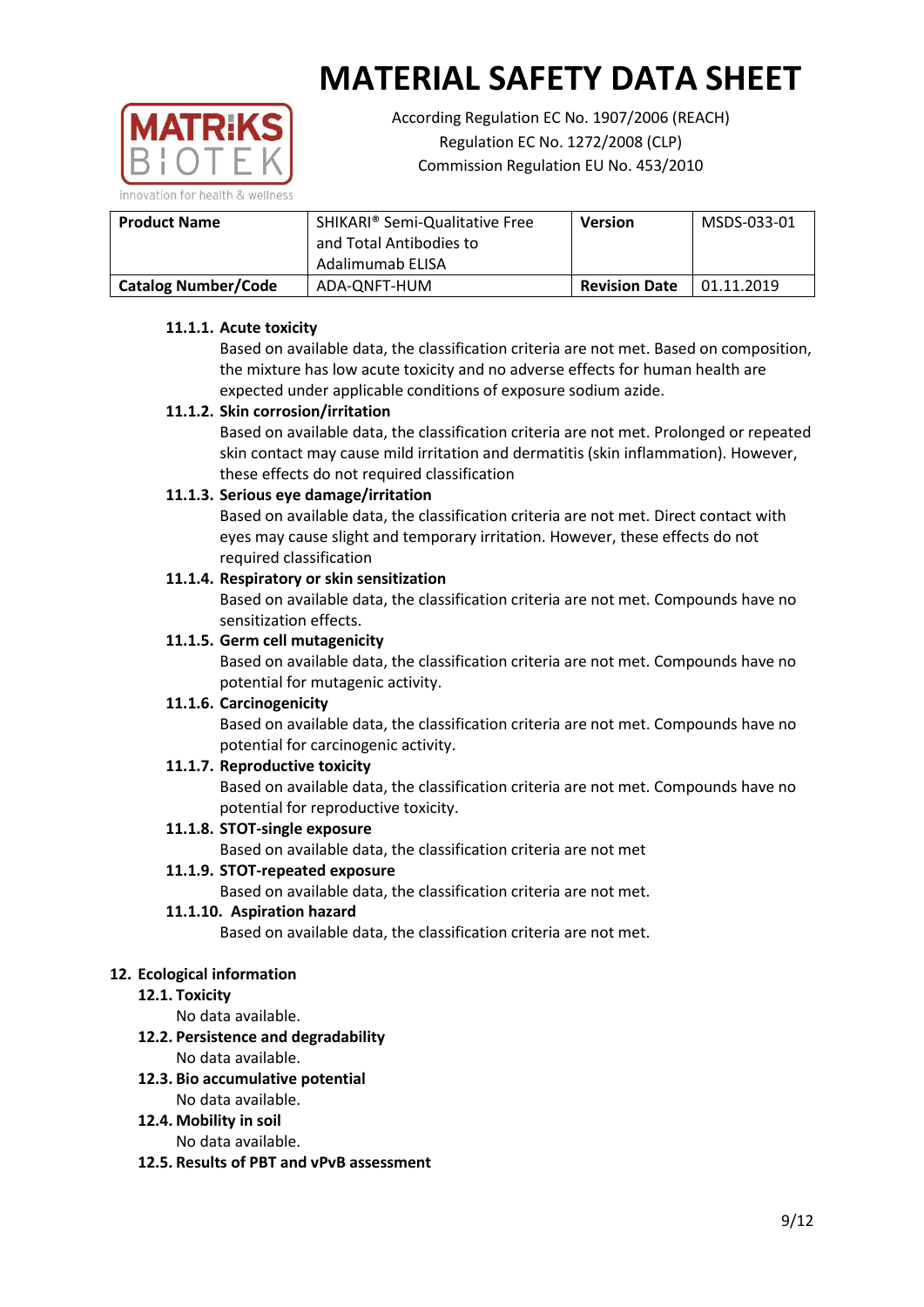

According Regulation EC No. 1907/2006 (REACH) Regulation EC No. 1272/2008 (CLP) Commission Regulation EU No. 453/2010

| <b>Product Name</b>        | SHIKARI <sup>®</sup> Semi-Qualitative Free<br>and Total Antibodies to<br>Adalimumab ELISA | <b>Version</b>       | MSDS-033-01 |
|----------------------------|-------------------------------------------------------------------------------------------|----------------------|-------------|
| <b>Catalog Number/Code</b> | ADA-ONFT-HUM                                                                              | <b>Revision Date</b> | 01.11.2019  |

The substances in the mixture do not meet the PBT/vPvB criteria according to REACH, annex XIII (content < $0.1\%$  w/w); the substances in the mixture are not included in the Candidate List of SVHC.

## **12.6. Other adverse effects**

No data available.

## **13. Disposal considerations**

## **13.1. Waste treatment methods**

Product: Waste should be disposed of in accordance with federal, state and local environmental control regulations. Must not be composed together with household garbage.

Uncleaned packaging: Waste should be disposed of in accordance with federal, state and local environmental control regulations. Must not be composed together with household garbage.

General notes: Water hazard class 1 (German Regulation) (Self-assessment): Slightly hazardous for water. Do not allow undiluted product or large quantities of it to reach ground water, water course or sewage system

## **14. Transport information**

The mixture is not classified as dangerous for transport according to ADR/RID/IMDG/ICAO/IATA/ DGR

- **14.1. UN number:** None
- **14.2. Un proper shipping name:** None
- **14.3. Transport hazard class(es):** None
- **14.4. Packing group:** None
- **14.5. Environmental hazards:** None
- **14.6. Special precautions for user:** Not applicable.
- **14.7. Transport in bulk according to Annex II of MARPOL 73/78 and the IBC Code:** Not applicable.

## **15. Regulatory information**

This Safety Data Sheet is prepared according to;

REGULATION (EC) No 1907/2006 OF THE EUROPEAN PARLIAMENT AND OF THE COUNCIL of 18 December 2006 concerning the Registration, Evaluation, Authorization and Restriction of Chemicals (REACH), establishing a European Chemicals Agency, amending Directive 1999/45/EC and repealing Council Regulation (EEC) No 793/93 and Commission Regulation (EC) No 1488/94 as well as Council Directive 76/769/EEC and Commission Directives 91/155/EEC, 93/67/EEC, 93/105/EC and 2000/21/EC

## **15.1. Safety, health and environmental regulations/legislation specific for the substance or mixture**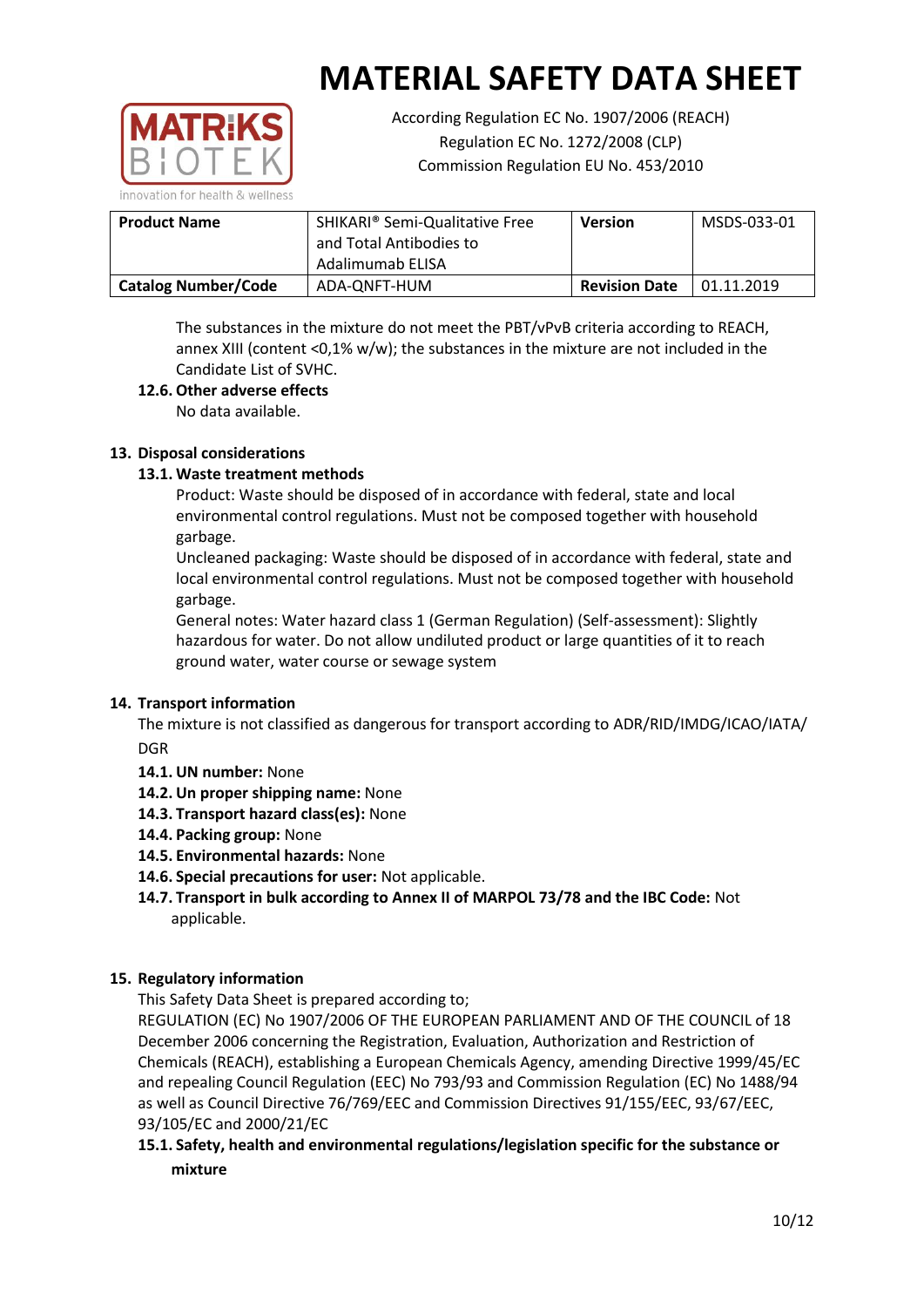

According Regulation EC No. 1907/2006 (REACH) Regulation EC No. 1272/2008 (CLP) Commission Regulation EU No. 453/2010

| <b>Product Name</b>        | SHIKARI <sup>®</sup> Semi-Qualitative Free<br>and Total Antibodies to<br>Adalimumab ELISA | <b>Version</b>       | MSDS-033-01 |
|----------------------------|-------------------------------------------------------------------------------------------|----------------------|-------------|
| <b>Catalog Number/Code</b> | ADA-ONFT-HUM                                                                              | <b>Revision Date</b> | 01.11.2019  |

No data available.

## **15.2. Chemical safety assessment**

No data available.

## **16. Other information**

## **16.1. "H code" and "R Phrases" used in this document**

|                                                            | H301       | <b>Toxic if swallowed</b>                                                                          |  |  |
|------------------------------------------------------------|------------|----------------------------------------------------------------------------------------------------|--|--|
|                                                            | H311       | Toxic in contact with skin                                                                         |  |  |
|                                                            | H314       | Causes severe skin burns and eye damage                                                            |  |  |
|                                                            | H315       | Causes skin irritation                                                                             |  |  |
|                                                            | H317       | May cause an allergic skin reaction                                                                |  |  |
|                                                            | H319       | Cause serious eye irritation                                                                       |  |  |
|                                                            | H331       | <b>Toxic if inhaled</b>                                                                            |  |  |
|                                                            | H335       | May cause respiratory irritation                                                                   |  |  |
|                                                            | H400       | Very toxic to aquatic life                                                                         |  |  |
|                                                            | H410       | Very toxic to aquatic life with long lasting effects                                               |  |  |
|                                                            | R23/24/25  | Toxic by inhalation, in contact with skin and if swallowed                                         |  |  |
|                                                            | R34        | Causes burns                                                                                       |  |  |
|                                                            | <b>R37</b> | Irritating to respiratory system                                                                   |  |  |
|                                                            | R36/37/38  | Irritating to eyes, respiratory system and skin                                                    |  |  |
|                                                            | R43        | May cause sensitisation by skin contact                                                            |  |  |
|                                                            | R50/53     | Very toxic to aquatic organisms, may cause long-term adverse effects in the<br>aquatic environment |  |  |
| 16.2. "P statements" and "S Phrases" used in this document |            |                                                                                                    |  |  |
|                                                            |            |                                                                                                    |  |  |

- S26 In case of contact with eyes, rinse immediately with plenty of water and seek medical advice.
- S28 After contact with skin, wash immediately with plenty of (to be specified by the manufacturer).
- S36/37 Wear suitable protective clothing and gloves.
- S39 Wear eye/face protection.